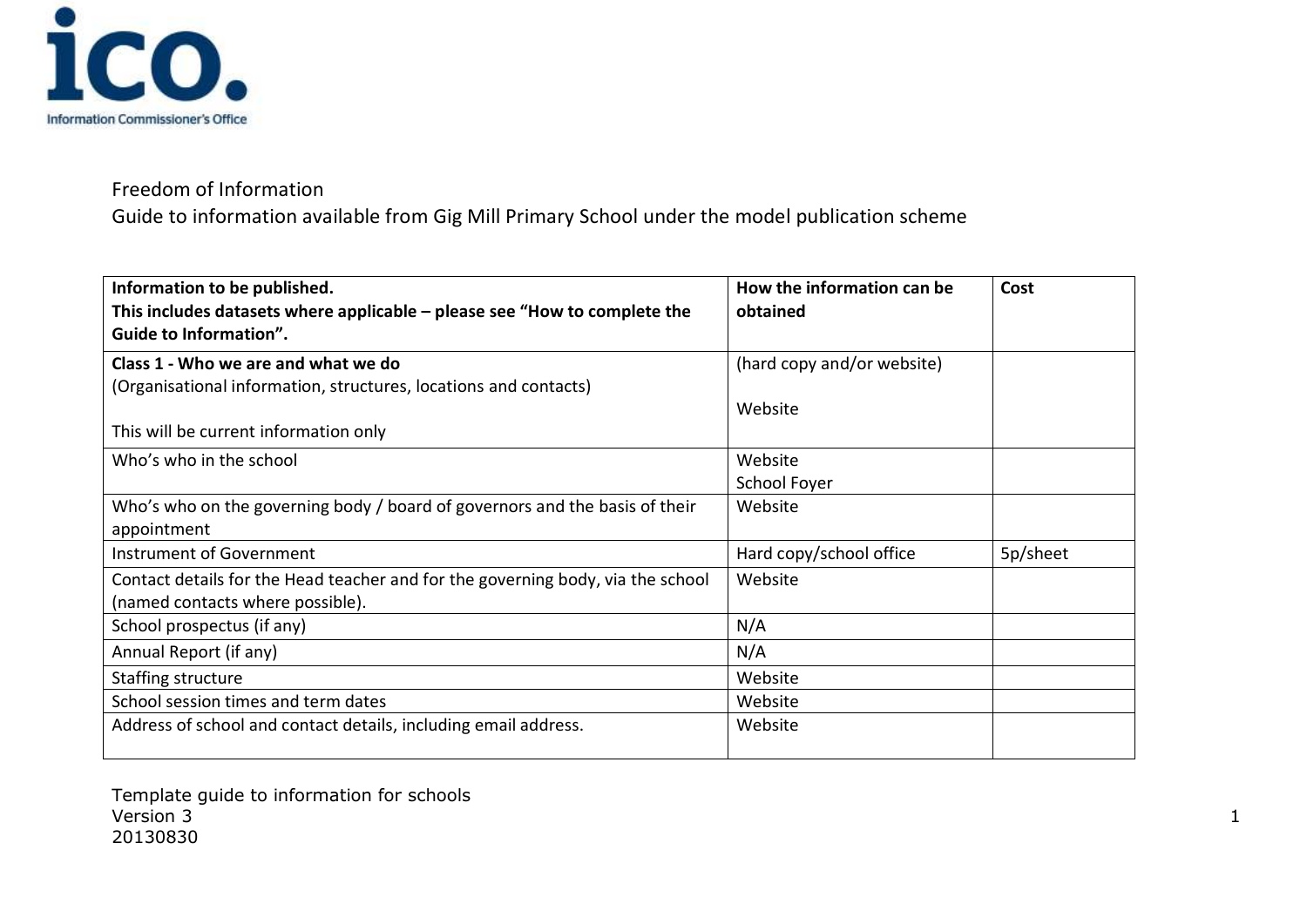

Guide to information available from Gig Mill Primary School under the model publication scheme

| Class 2 - What we spend and how we spend it                                     | (hard copy and/or website) |          |
|---------------------------------------------------------------------------------|----------------------------|----------|
| (Financial information relating to projected and actual income and expenditure, | DFE website                |          |
| procurement, contracts and financial audit)                                     |                            |          |
| Current and previous financial year as a minimum                                |                            |          |
| Annual budget plan and financial statements                                     | Governor's reports         |          |
|                                                                                 | Hard copy                  | 5p/sheet |
| Capital funding                                                                 | Governors reports          |          |
|                                                                                 | Hard copy                  | 5p/sheet |
| Financial audit reports                                                         | Hard copy                  | 5p/sheet |
| Procurement and Projects                                                        | Hard copy                  | 5p/sheet |
| Staffing and grading structure                                                  | Hard copy                  | 5p/sheet |
| Pay policy (Reviewed annually)                                                  | Hard copy                  | 5p/sheet |
| Class 3 - What our priorities are and how we are doing                          |                            |          |
| (Strategies and plans, performance indicators, audits, inspections and reviews) |                            |          |
| Current information as a minimum                                                |                            |          |
| School profile (if any)                                                         |                            |          |
| Government supplied performance data                                            |                            |          |
| The latest Ofsted Report                                                        |                            |          |
| Summary                                                                         |                            |          |
| <b>Full Report</b>                                                              | Website                    |          |
| Performance management policy and procedures adopted by the governing           | Hard copy                  | 5p/sheet |
| body.                                                                           |                            |          |

Template guide to information for schools Version 3 2 20130830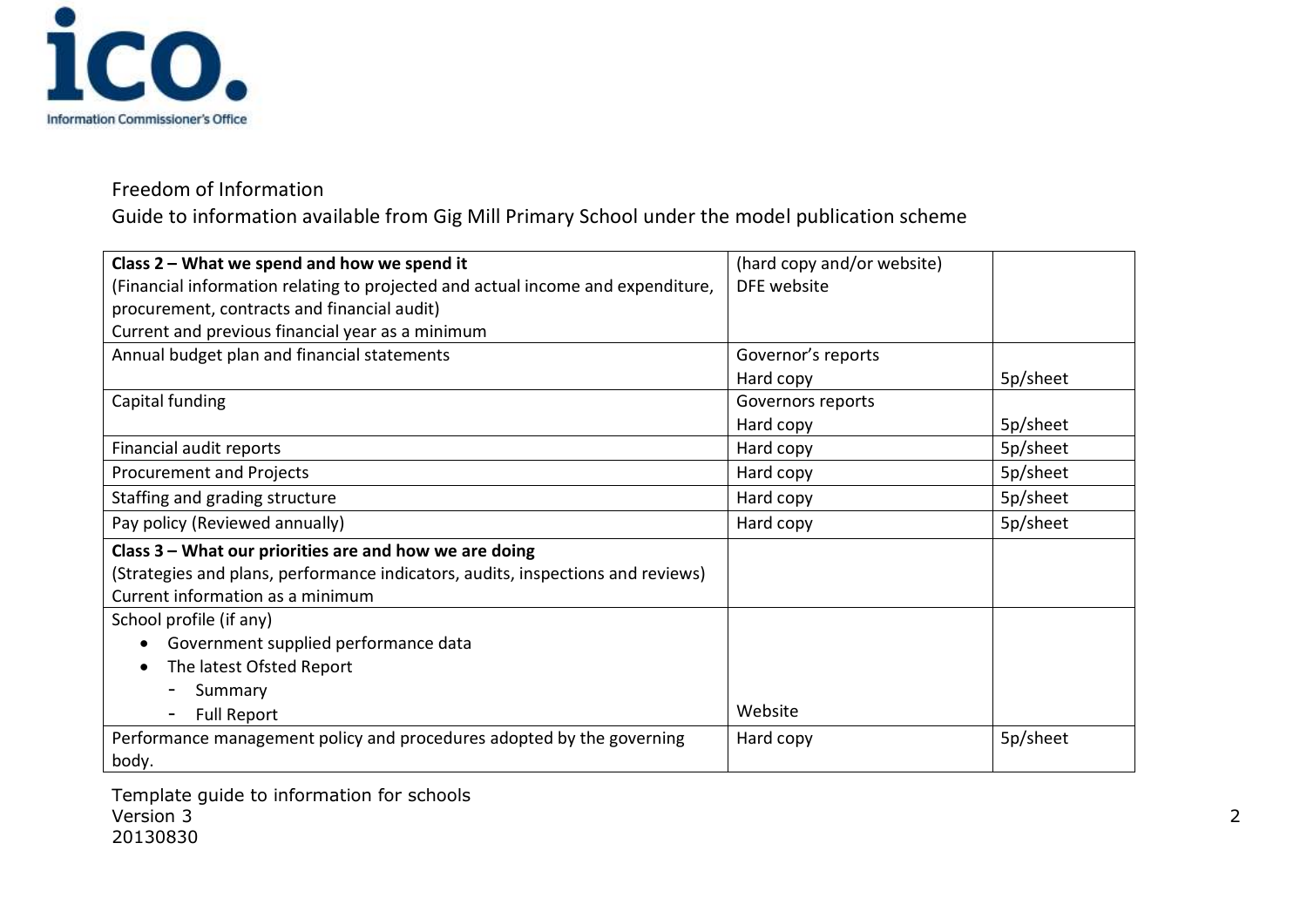

Guide to information available from Gig Mill Primary School under the model publication scheme

|                                                                                 | continued                 |          |
|---------------------------------------------------------------------------------|---------------------------|----------|
| The school's future plans                                                       | Hard copy (currently N/A) |          |
| Safeguarding and child protection                                               | Website                   |          |
| Class 4 - How we make decisions                                                 |                           |          |
| (Decision making processes and records of decisions)                            |                           |          |
| Current and previous three years as a minimum                                   |                           |          |
| Admissions policy/decisions (not individual admission decisions) – where        |                           |          |
| applicable                                                                      | Website                   |          |
| Agendas and minutes of meetings of the governing body and its committees.       |                           |          |
| (NB this will exclude information that is properly regarded as private to the   | Hard copy                 | 5p/sheet |
| meetings).                                                                      |                           |          |
| Class 5 - Our policies and procedures                                           |                           |          |
| (Current written protocols, policies and procedures for delivering our services |                           |          |
| and responsibilities)                                                           |                           |          |
| Current information only.                                                       |                           |          |
| <b>School Policies including:</b>                                               | Hard copy and/or Website  |          |
| Charging & Remissions                                                           |                           |          |
| Health & Safety                                                                 |                           |          |
| Complaints procedure                                                            |                           |          |
| Staff conduct                                                                   |                           | 5p/sheet |
| Discipline & Grievance                                                          |                           |          |
|                                                                                 |                           |          |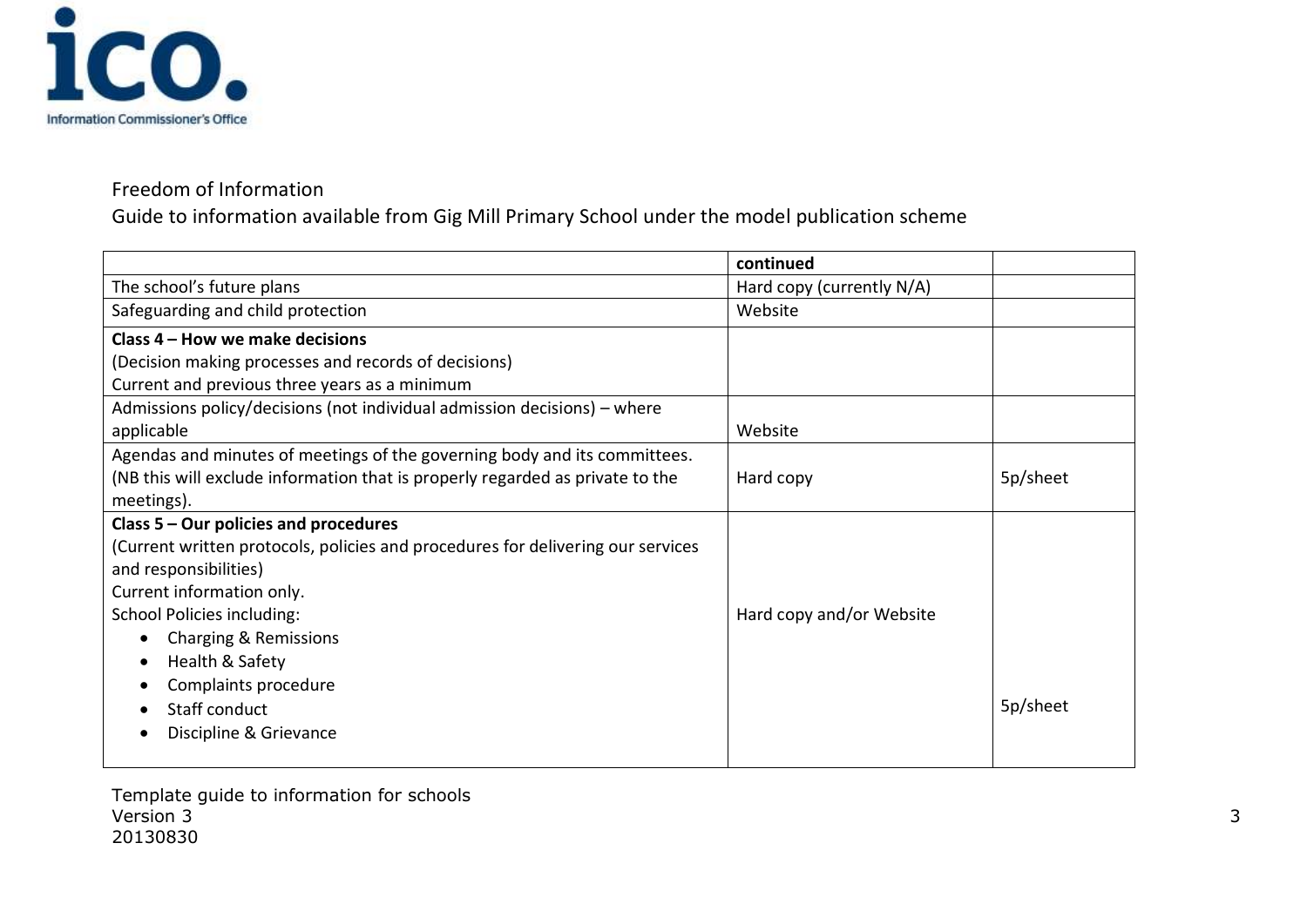

Guide to information available from Gig Mill Primary School under the model publication scheme

| <b>Information Governance</b>                                                    |                          |          |
|----------------------------------------------------------------------------------|--------------------------|----------|
| <b>Equality &amp; Diversity</b>                                                  |                          |          |
| Staff recruitment                                                                |                          |          |
| Pupil and Curriculum Policies including:                                         |                          |          |
| Home-school agreement                                                            |                          |          |
| Curriculum                                                                       | Hard copy and/or Website | 5p/sheet |
| Sex education                                                                    |                          |          |
| <b>Special Educational Needs</b>                                                 |                          |          |
| Accessibility                                                                    |                          |          |
| Race equality<br>$\bullet$                                                       |                          |          |
| Pupil discipline                                                                 |                          |          |
| Records management and personal data policies, including:                        |                          |          |
| Information security policies<br>$\bullet$                                       |                          |          |
| Records retention, destruction and archive policies<br>$\bullet$                 |                          |          |
| Data protection (including information sharing policies)                         | Hard copy                | 5p/sheet |
|                                                                                  |                          |          |
| Charging regimes and policies.                                                   |                          | 5p/sheet |
|                                                                                  |                          |          |
| This should include details of any statutory charging regimes. Charging policies |                          |          |
| should include charges made for information routinely published. They should     | Hard copy                |          |
| clearly state what costs are to be recovered, the basis on which they are made   |                          |          |
| and how they are calculated.                                                     |                          |          |

Template guide to information for schools Version 3 4 20130830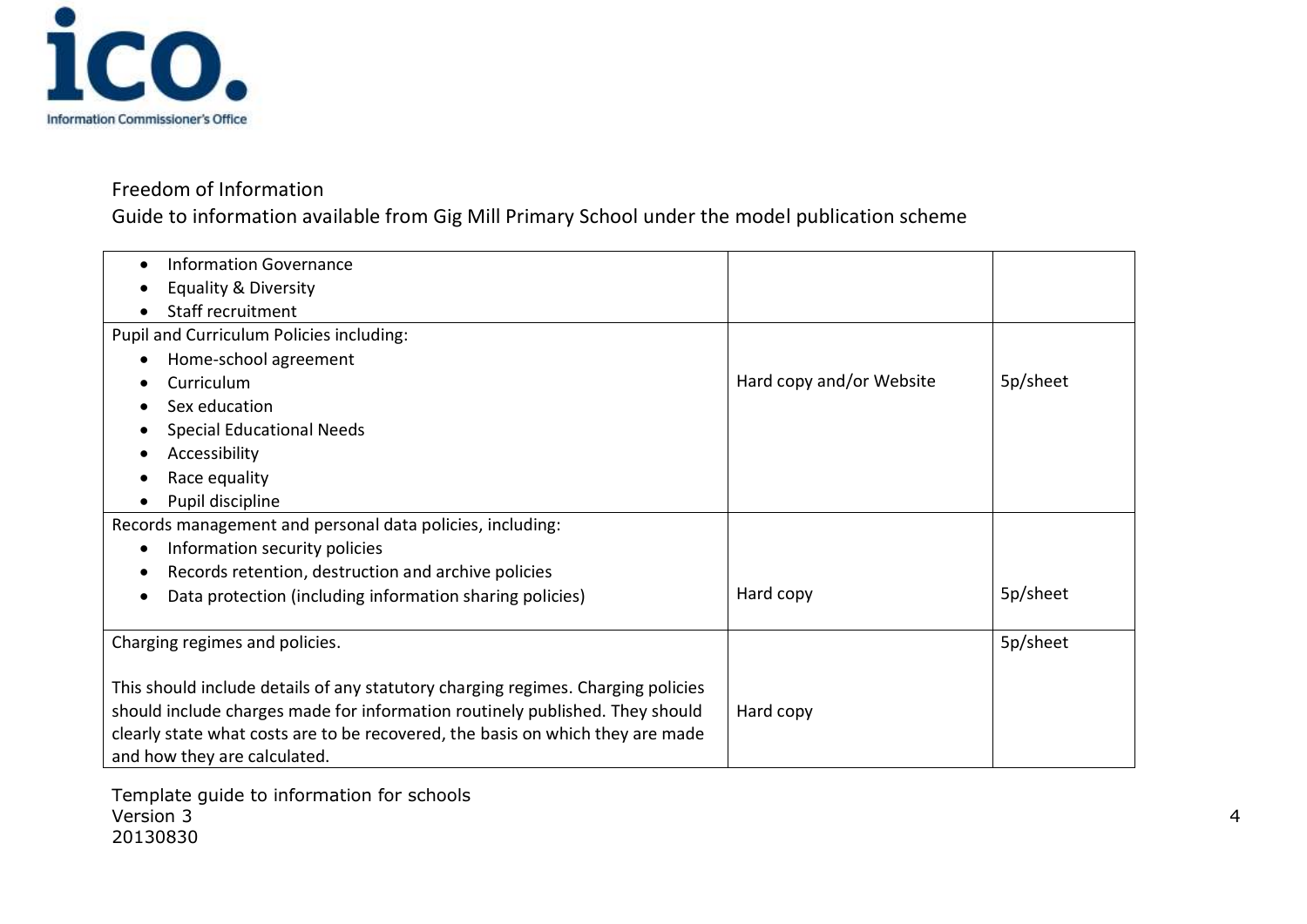

Guide to information available from Gig Mill Primary School under the model publication scheme

| Class $6$ – Lists and Registers                                                   | (hard copy; some information |          |
|-----------------------------------------------------------------------------------|------------------------------|----------|
|                                                                                   | may only be available by     |          |
| Currently maintained lists and registers only (this does not include the          | inspection)                  |          |
| attendance register).                                                             |                              |          |
| Curriculum circulars and statutory instruments                                    |                              |          |
| Disclosure logs                                                                   |                              |          |
| Asset register                                                                    | Hard copy                    | 5p/sheet |
| Any information the school is currently legally required to hold in publicly      | Hard copy                    |          |
| available registers (THIS DOES NOT INCLUDE THE ATTENDANCE REGISTER)               |                              |          |
|                                                                                   |                              |          |
| Class $7 -$ The services we offer                                                 | (hard copy or website; some  |          |
| (Information about the services we offer, including leaflets, guidance and        | information may only be      |          |
| newsletters produced for the public and businesses)                               | available by inspection)     |          |
| Current information only                                                          |                              |          |
| Extra-curricular activities                                                       | Website                      |          |
| Out of school clubs                                                               | Website/Hard copy            | 5p/sheet |
| Services for which the school is entitled to recover a fee, together with those   | On application               |          |
| fees                                                                              |                              |          |
| School publications, leaflets, books and newsletters                              | Website/Hard copy            |          |
| <b>Additional Information</b>                                                     |                              |          |
| This will provide schools with the opportunity to publish information that is not |                              |          |
| itemised in the lists above                                                       |                              |          |

Template guide to information for schools Version 3 5 20130830